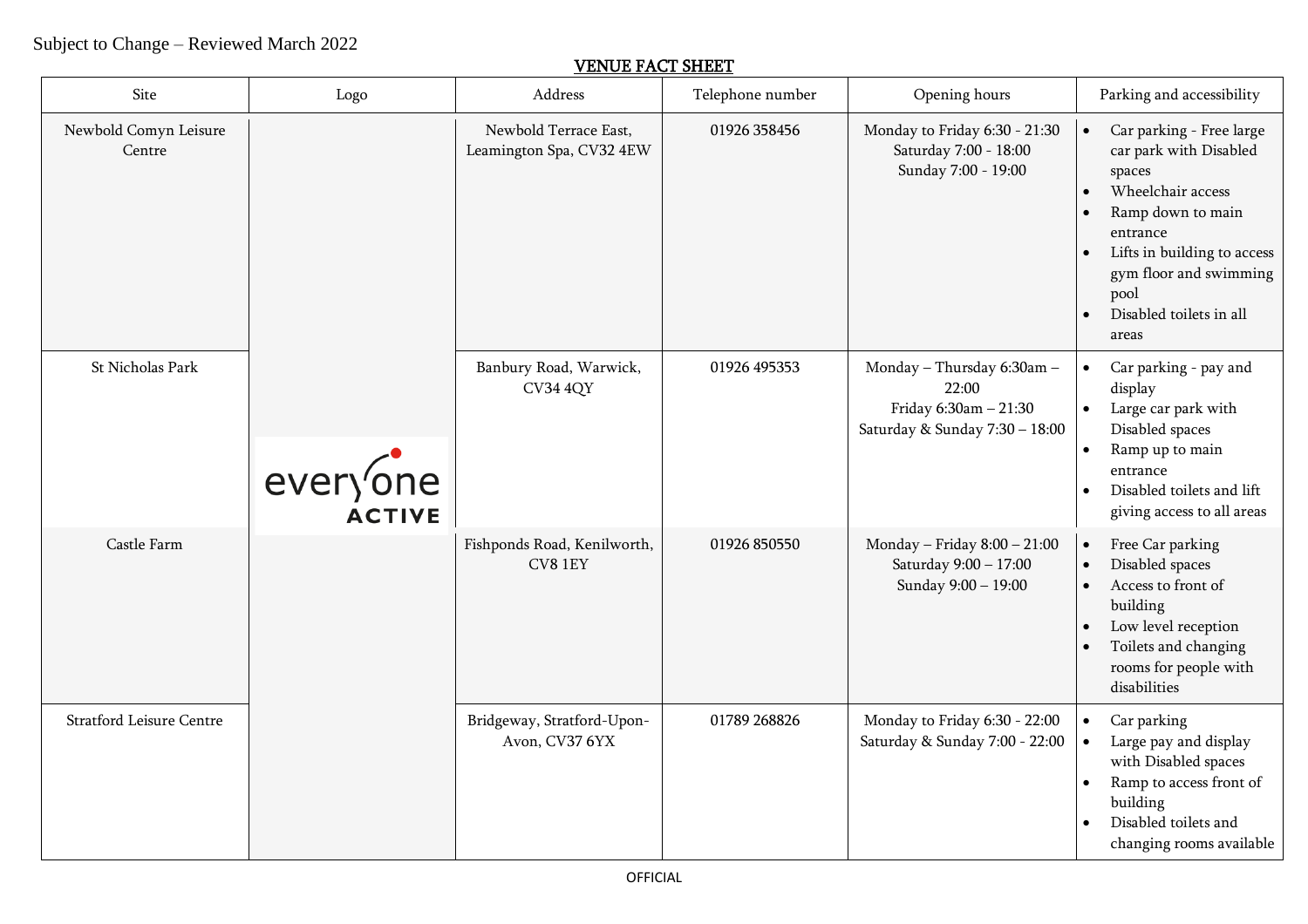|                             |                                      |                                                       |               |                                                                                 | Lift to access gym floor<br>with space for<br>wheelchair                                                                                                        |
|-----------------------------|--------------------------------------|-------------------------------------------------------|---------------|---------------------------------------------------------------------------------|-----------------------------------------------------------------------------------------------------------------------------------------------------------------|
| Southam Leisure Centre      |                                      | Welsh Road West, Southam,<br><b>CV47 0JW</b>          | 01926 817788  | Monday - Friday 7:00 - 22:00<br>Saturday & Sunday 7:00 - 17:30                  | Car parking - free<br>3 Disabled parking spaces<br>2 Dedicated changing<br>rooms<br>3 Disabled toilets<br>2 accessible showers                                  |
| Shipston Leisure Centre     | everyone                             | Darlingscote Road, Shipston<br>on Stour, CV36 4DY     | 01608 662354  | Monday - Friday 7:00 - 22:00<br>Saturday & Sunday 6:00 - 22:00                  | Car parking – free<br>4 Disabled parking spaces<br>Dedicated changing<br>rooms<br>Accessible showers                                                            |
|                             |                                      |                                                       |               |                                                                                 | 2 Disabled toilets                                                                                                                                              |
| The Queen's Diamond Jubilee | <b>BETTER</b><br>the feel good place | Bruce Williams Way, Rugby,<br>Warwickshire, CV22 5LJ  | 01788 565369  | Monday - Friday 6:30 - 22:00<br>Saturday 8:00 - 18:00<br>Sunday 8:00 - 20:00    | Car parking - free with<br>multiple Disabled spaces<br>Ramp into building<br>Disabled toilets<br>Accessible changing<br>rooms<br>Lift to gym floor<br>$\bullet$ |
| <b>Empire Heaven</b>        |                                      | 6 Leicester Road, Nuneaton,<br>Warwickshire, CV11 4BW | 02476 4005000 | Monday to Friday $6:30 - 22:00$<br>Saturday 7:00 - 17:00<br>Sunday 9:00 - 15:00 | Car parking - free with<br>multiple Disabled spaces<br>Ramp into building<br>Disabled toilets<br>Accessible changing<br>rooms<br>Lift to gym floor              |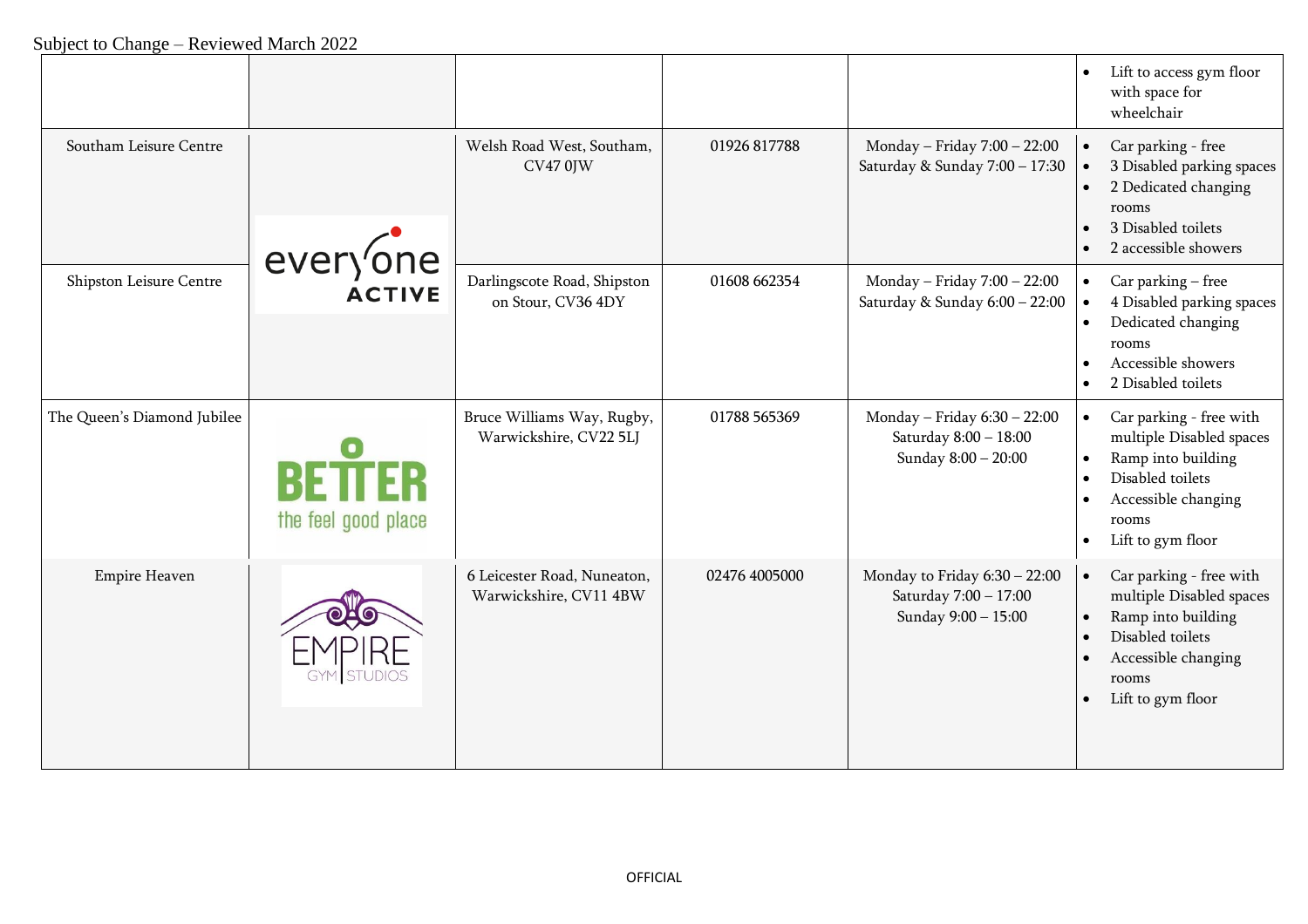## Subject to Change – Reviewed March 2022

| Empire Gym & Studios      |                                              | 6 Leicester Road, Nuneaton,<br>Warwickshire, CV11 4BW | 02476 400500 | Monday to Friday 6:30 - 22:00<br>Saturday 8:00 - 18:00<br>Sunday 9:00 - 17:00  | $\bullet$ | Car park - Free of charge<br>with 2 Disabled parking<br>spaces (although a fair<br>distance from the gym).<br>There is a pay and<br>display directly outside<br>with Disabled spaces<br>also.<br>Ramp access to gym<br>entrance<br>Lift to both floors<br>Disabled toilets and<br>changing rooms on both<br>floors. |
|---------------------------|----------------------------------------------|-------------------------------------------------------|--------------|--------------------------------------------------------------------------------|-----------|---------------------------------------------------------------------------------------------------------------------------------------------------------------------------------------------------------------------------------------------------------------------------------------------------------------------|
| Arley Sports Centre       |                                              | Oak Avenue, Arley, CV7 8FN                            | 01827 719321 | Monday to Friday 9:00 - 21:00<br>Saturday & Sunday<br>$9:00 - 16:00$           |           | Free car park with<br>Disabled spaces<br>Ramp to main entrance                                                                                                                                                                                                                                                      |
| Pingles Leisure Centre    | everyone<br><b>ACTIVE</b>                    | Avenue Road, Nuneaton,<br>Warwickshire, CV11 4LX      | 02476 321200 | Monday - Friday 6:30 - 22:00<br>Saturday & Sunday 7:30 - 18:00                 |           | Free large car parking<br>with disabled spaces<br>Ramp to main entrance<br>Lift to gym floor<br>Disabled toilets and<br>changing facilities                                                                                                                                                                         |
| Bedworth Leisure Centre   |                                              | Coventry Road, Bedworth,<br>Warwickshire, CV12 8NN    | 02476 49010  | Monday to Friday $6:30 - 22:00$<br>Saturday & Sunday 7:30 - 18:00              |           | Free Parking with<br>Disabled spaces<br>Disabled toilets and<br>changing rooms<br>Lift to access gym                                                                                                                                                                                                                |
| Atherstone Leisure Centre | North Warwickshire<br><b>Borough Council</b> | Long Street, Atherstone,<br>Warwickshire, CV91AX      | 01827 719321 | Monday to Friday 7:00 - 21:30<br>Saturday 8:00 - 16:00<br>Sunday- 9:00 - 14:00 |           | Free parking for 2 hours<br>Disabled spaces<br>Disabled toilets and<br>changing rooms                                                                                                                                                                                                                               |